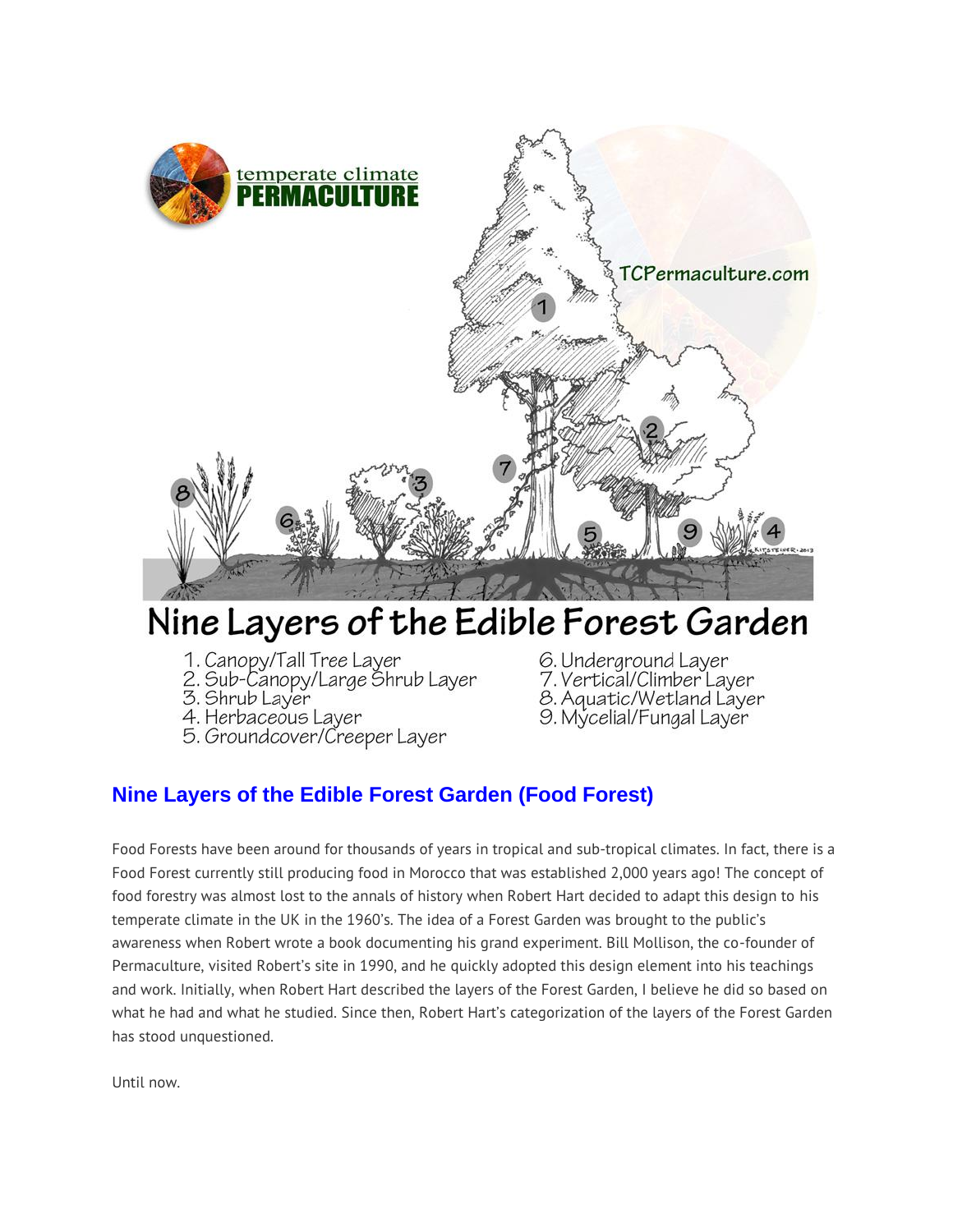I am not actually arguing about the existing layers. My issue is that there are certain layers that have been ignored or overlooked. My goal is to resolve this discrepancy today. As you can see in my illustration above, I believe that there are 9 layers in a Forest Garden. The first 7 are identical to Robert Hart's initial design. The missing layers are the **Aquatic or Wetland Layer** and the **Mycelial or Fungus Layer**.

Here are my **Nine Layers of the Edible Forest Garden:**

- 1. **Canopy/Tall Tree Layer**
- 2. **Sub-Canopy/Large Shrub Layer**
- 3. **Shrub Layer**
- 4. **Herbaceous Layer**
- 5. **Groundcover/Creeper Layer**
- 6. **Underground Layer**
- 7. **Vertical/Climber Layer**
- 8. **Aquatic/Wetland Layer**
- 9. **Mycelial/Fungal Layer**

#### **1. Canopy or Tall Tree Layer**

Typically over 30 feet (~9 meters) high. This layer is for larger Forest Gardens. Timber trees, large nut trees, and nitrogen-fixing trees are the typical trees in this category. There are a number of larger fruiting trees that can be used here as well depending on the species, varieties, and rootstocks used.

# **2. Sub-Canopy/Large Shrub Layer**

Typically 10-30 feet (3-9 meters) high. In most Forest Gardens, or at least those with limited space, these plants often make up the acting Canopy layer. The majority of fruit trees fall into this layer.

#### **3. Shrub Layer**

Typically up to 10 feet (3 meters) high. The majority of fruiting bushes fall into this layer. Includes many nut, flowering, medicinal, and other beneficial plants as well.

#### **4. Herbaceous Layer**

Plants in this layer die back to the ground every winter… if winters are cold enough, that is. They do not produce woody stems as the Shrub layer does. Many cullinary and medicinal herbs are in this layer. A large variety of other beneficial plants fall into this layer.

#### **5. Groundcover/Creeper Layer**

There is some overlap with the Herbaceous layer and the Groundcover layer; however plants in this layer are often shade tolerant, grow much closer to the ground, grow densely to fill bare patches of soil, and often can tolerate some foot traffic.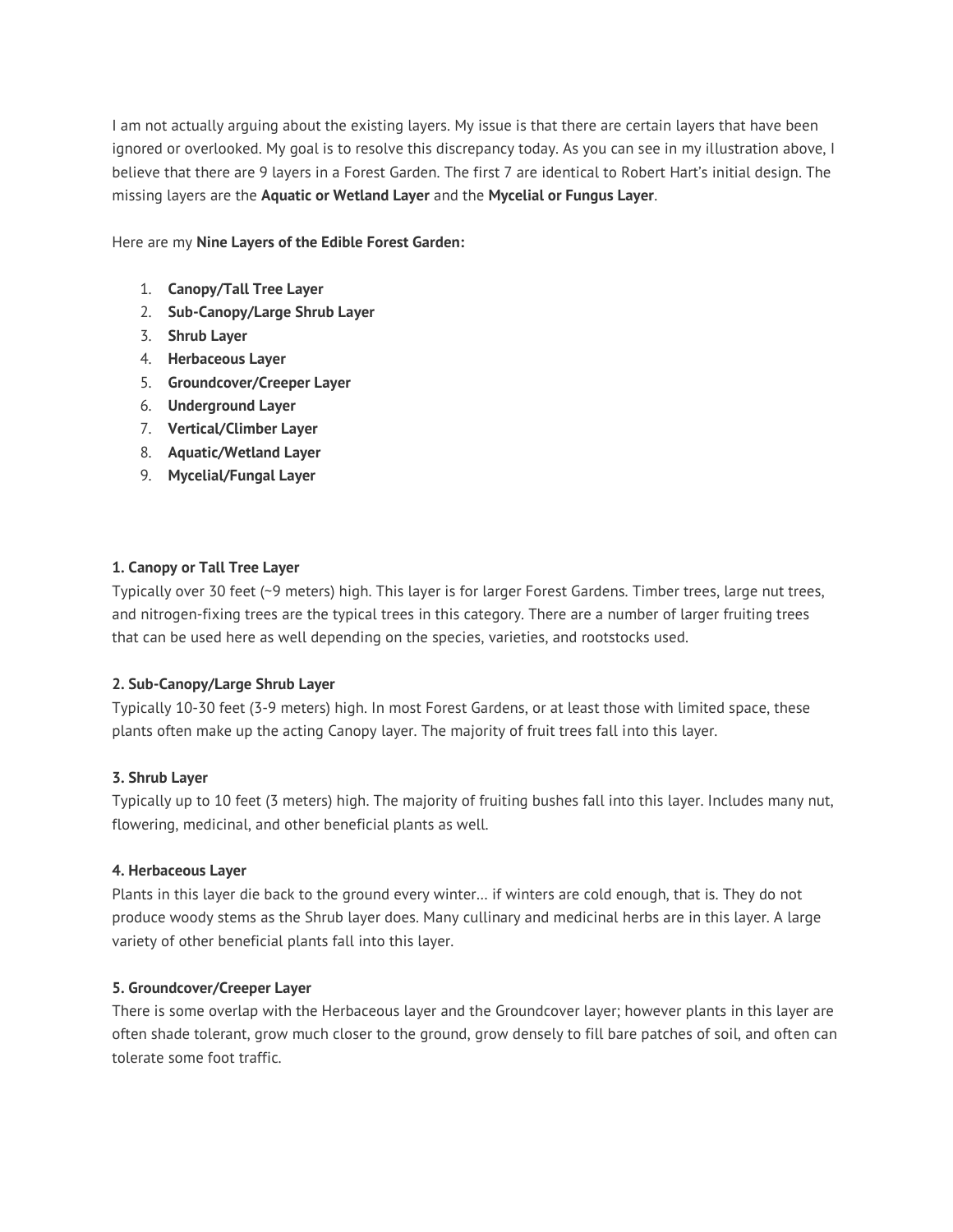# **6. Underground Layer**

These are root crops. There are an amazing variety of edible roots that most people have never heard of. Many of these plants can be utilized in the Herbaceous Layer, the Vining/Climbing Layer, and the Groundcover/Creeper Layer.

### **7. Vertical/Climber Layer**

These vining and climbing plants span multiple layers depending on how they are trained or what they climb all on their own. They are a great way to add more productivity to a small space, but be warned. Trying to pick grapes that have climbed up a 60 foot Walnut Tree can be interesting to say the least.

#### **8. Aquatic/Wetland Layer**

This is my first new layer to the Forest Garden. Some will say that a forest doesn't grow in the water, so this layer is inappropriate for the Forest Garden. I disagree. Many forests have streams flowing through or ponds in the center. There are a whole host of plants that thrive in wetlands or at the water's edge. There are many plants that grow only in water. To ignore this large list of plants is to leave out many useful species that provide food, fiber, medicinals, animal feed, wildlife food and habitat, compost, biomass, and maybe most important, water filtration through bioremediation (or phytoremediation). We are intentionally designing Forest Gardens which incorporate water features, and it is time we add the Aquatic/Wetland Layer to the lexicon.

#### **9. Mycelial/Fungal Layer**

This is my second new layer to the Forest Garden. Fungal networks live in healthy soils. They will live on, and even within, the roots of plants in the Forest Garden. This underground fungal network transports nutrients and moisture from one area of the forest to another depending on the needs of the plants. It is an amazing system which we are only just beginning to comprehend. As more and more research is being conducted on how mycelium help build and maintain forests, it is shocking that this layer has not yet been added to the list. In addition to the vital work this layer contributes to developing and maintaining the forest, it will even provide mushrooms from time to time that we can utilize for food and medicine. If we are more proactive, we can cultivate this layer intentionally and dramatically increase our harvest.

Source:<http://tcpermaculture.com/site/2013/05/27/nine-layers-of-the-edible-forest-garden/>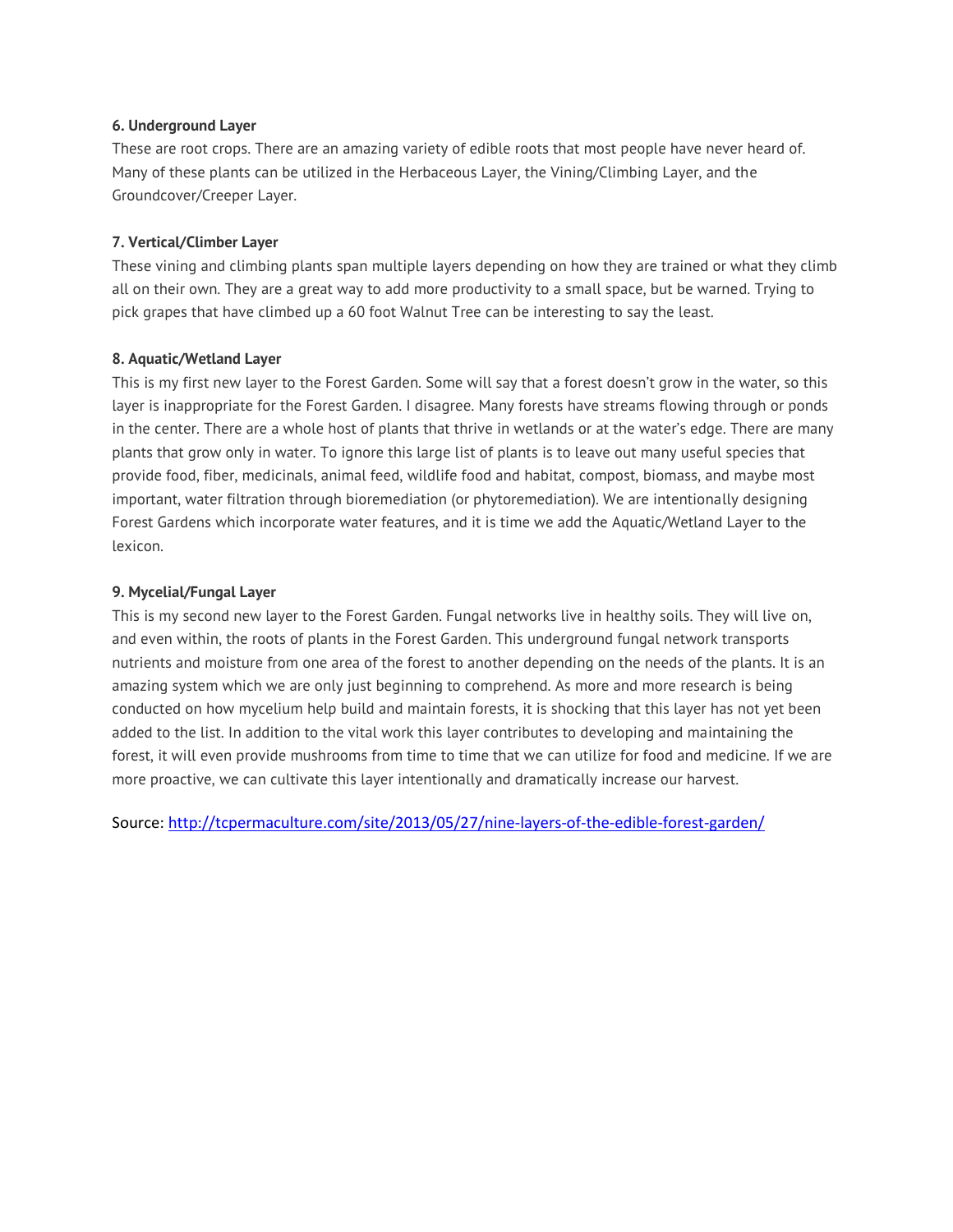# **[In Defense of my Ninth Layer \(of the Forest Garden\): the](http://tcpermaculture.com/site/2013/05/28/in-defense-of-my-ninth-layer-of-the-forest-garden/)  [Mycelial/Fungus Layer](http://tcpermaculture.com/site/2013/05/28/in-defense-of-my-ninth-layer-of-the-forest-garden/)**

*(photo is the Shaggy Mane Mushroom (*Coprinus comatus*), one possible addition to our Forest Garden design)*

I wrote an article yesterday outlining my proposal to add two layers to the Forest Garden. You can read that article here: *[Nine Layers of the](http://tcpermaculture.com/site/2013/05/27/nine-layers-of-the-edible-forest-garden/)  [Edible Forest Garden](http://tcpermaculture.com/site/2013/05/27/nine-layers-of-the-edible-forest-garden/)*. Within just 24 hours, I have received a number of emails and comments in support. While almost everyone has agreed with my addition of the EighthLayer: Aquatic/Wetland Layer, I have a number of people questioning the details of the Ninth Layer: Mycelial/Fungus Layer. Most are asking why add Fungus but not bacteria, or worms, protozoa, etc. for that matter? Why not just call it the Underground Life Layer or Soil Layer or something else that is more inclusive?



Well, here is my response.

# Let me start by restating what I wrote yesterday:

*This is my second new layer to the Forest Garden. Fungal networks live in healthy soils. They will live on, and even within, the roots of plants in the Forest Garden. This underground fungal network transports nutrients and moisture from one area of the forest to another depending on the needs of the plants. It is an amazing system which we are only just beginning to comprehend. As more and more research is being conducted on how mycelium help build and maintain forests, it is shocking that this layer has not yet been added to the list. In addition to the vital work this layer contributes to developing and maintaining the forest, it will even provide mushrooms from time to time that we can utilize for food and medicine. If we are more proactive, we can cultivate this layer intentionally and dramatically increase our harvest.*

#### Now let me elaborate a bit.

Permaculture is about design. The seven existing layers of the Forest Garden are designed by us. Nature takes what we have designed and runs with it. We just get to benefit from nature's work. We can also design the Mycelial/Fungus Layer. We can choose to inoculate with specific fungus. We will provide specific habitats. Of course, nature will also do it's own thing, but we can use design to influence (and experiment) with how we would like the Mycelial/Fungus Layer to be incorporated into our system. The other soil elements (worms, protozoa, bacteria) will be a natural component of our Forest Garden, but they will not be an element designed by us.